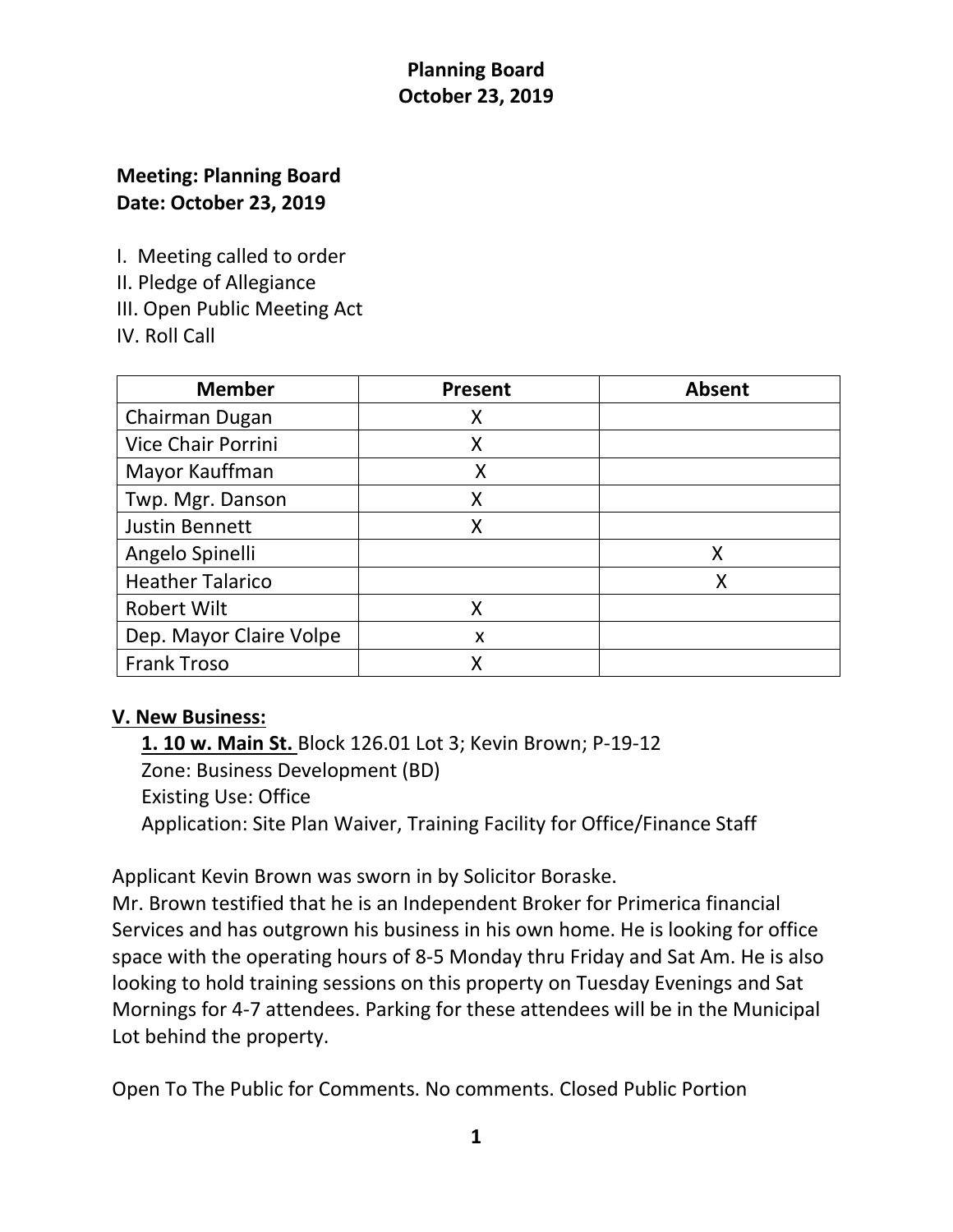John J. Cantwell, Township Engineer questioned about exterior improvements and signage. None were to be made.

Close to General Discussion Motion To Approve; Vice chair Porrini, second by Mayor Kauffman All Approve

### **2. 102 S Fellowship Rd (CR610)-** Block 98 Lot 8; John Latwinas, Jr. P-19-10

 Zone: Residential-2 Existing Use: Single Family Home Application: Subdivide one lot into two lots.

Applicant John Latwinas, Jr. is sworn in by Solicitor Boraske. Applicant is seeking a minor Subdivison with no variances or waivers, All set back requirements are met.

John J. Cantwell, Township Engineer's report had several areas of concern. As part of a submission checklist, all adjoining property owners must be listed on the application. This was omitted simply because there is not a waiver required for this application. Secondly, the sidewalk on the Fellowship Rd side needs repair. This was completed prior to this evenings meeting as testified by the applicant. Thirdly, there is a "curb and sidewalk" requirement as per Township Resolution to all newly developed properties. It was determined by The Board that Mr. Latwinas will not be developing the property himself, instead selling the second lot. So this will be added to the Deed Restriction Language. There is also a parking pad that straddles the proposed new lot, that will have to be removed or relocated. Mr. Latwinas testified that this was already done. Much discussion followed about drainage, downspout direction and an addition of a shallow swail that would improve drainage on the proposed lot. Additional requirements for the new owner would be Tree Planting along the street Line. There will also have to be concrete monuments placed to determine property lines. Mr. Latwinas testified that there are no environmental hazards on the lots.

Sewer Service was the biggest obstacle with Mr. Latwinas opting to run approximately 175 feet of 4 inch line to Fellowship Rd to hook into the existing line there, since there seems to be no sewer service on Center Ave. (The address